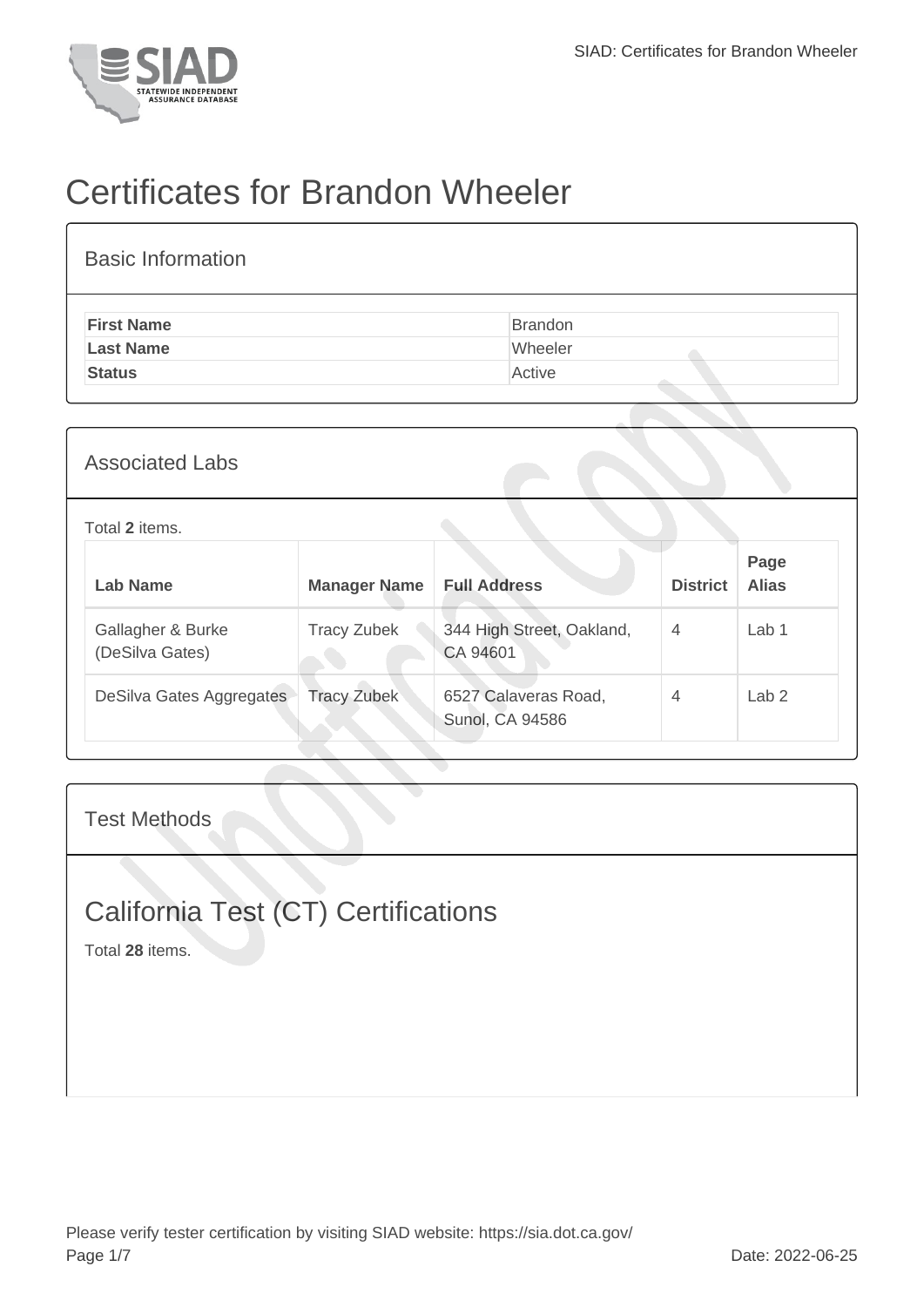

| <b>Test Method</b>                                                                   | <b>Expiration</b><br><b>Date</b> | <b>Status</b>  | <b>IA Responsible</b> | <b>Within</b><br>Lab(s)<br><b>Scope</b> | <b>Comments</b>   |
|--------------------------------------------------------------------------------------|----------------------------------|----------------|-----------------------|-----------------------------------------|-------------------|
| CT 105 Calculations -<br>Gradings (JTCP - HMA I<br>$/$ S&A)                          | 2023-01-10                       | Active         | Sarbjit Grewal        | Lab $1,$<br>Lab <sub>2</sub>            | (No<br>comments)  |
| CT 106 Definitions -<br>Specific Gravity (SpG)                                       | 2023-06-30                       | Active         | David Small           | Lab $1,$<br>Lab <sub>2</sub>            | (No<br>comments)  |
| CT 125 AGG Sampling -<br><b>AGGREGATES (JTCP -</b><br><b>HMA I / S&amp;A)</b>        | 2023-01-10                       | Active         | Sarbjit Grewal        | Lab $1,$<br>Lab <sub>2</sub>            | (No)<br>comments) |
| CT 125 BIT Sampling -<br><b>BITUMINOUS</b>                                           | 2021-01-31                       | <b>Expired</b> | David Small           | Lab <sub>1</sub>                        | (No<br>comments)  |
| CT 125 GEN Sampling -<br><b>GENERAL</b>                                              | 2021-01-31                       | <b>Expired</b> | <b>David Small</b>    | Lab $1$ ,<br>Lab <sub>2</sub>           | (No)<br>comments) |
| CT 125 HMA Sampling -<br>HMA (JTCP - HMA I)                                          | 2023-01-24                       | Active         | Sarbjit Grewal        | Lab $1$ ,<br>Lab <sub>2</sub>           | (No<br>comments)  |
| CT 201 Sample<br>Preparation - Soil and<br>Aggregates (JTCP -<br><b>S&amp;A)</b>     | 2023-01-10                       | Active         | Sarbjit Grewal        | Lab $1,$<br>Lab <sub>2</sub>            | (No)<br>comments) |
| CT 202 Sieve analysis -<br>Fine and Coarse<br>Aggregates (JTCP -<br><b>S&amp;A</b> ) | 2023-01-10                       | Active         | Sarbjit Grewal        | Lab $1,$<br>Lab <sub>2</sub>            | (No)<br>comments) |
| CT 205 Percent<br><b>Crushed Particles (JTCP</b><br>$-S&A)$                          | 2023-01-10                       | Active         | Sarbjit Grewal        | Lab $1$ ,<br>Lab <sub>2</sub>           | (No<br>comments)  |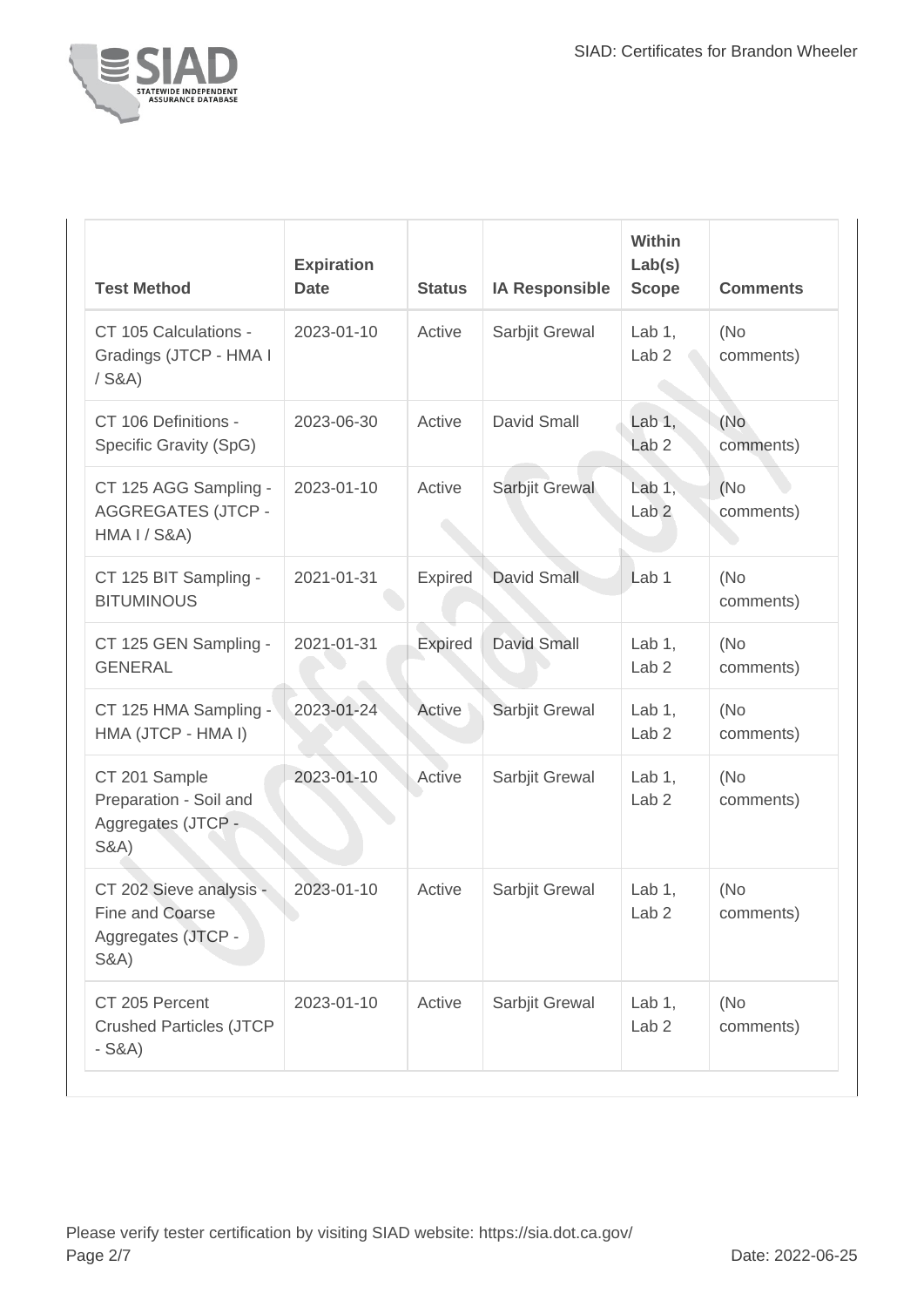

| <b>Test Method</b>                                                                 | <b>Expiration</b><br><b>Date</b> | <b>Status</b>  | <b>IA Responsible</b> | <b>Within</b><br>Lab(s)<br><b>Scope</b> | <b>Comments</b>  |
|------------------------------------------------------------------------------------|----------------------------------|----------------|-----------------------|-----------------------------------------|------------------|
| CT 216 Relative<br>Compaction - Soils and<br>Aggregates (JTCP -<br><b>S&amp;A)</b> | 2023-01-10                       | Active         | Sarbjit Grewal        | (No lab)                                | (No<br>comments) |
| CT 217 Sand Equivalent<br>$(JTCP - S&A)$                                           | 2023-01-10                       | Active         | Sarbjit Grewal        | Lab $1,$<br>Lab <sub>2</sub>            | (No<br>comments) |
| CT 226 Moisture<br>Content - Soils and<br>Aggregates (JTCP -<br><b>S&amp;A)</b>    | 2023-01-10                       | Active         | Sarbjit Grewal        | Lab $1,$<br>Lab <sub>2</sub>            | (No<br>comments) |
| CT 227 Cleanness<br>Value (JTCP - S&A)                                             | 2023-01-10                       | Active         | Sarbjit Grewal        | Lab $1$ ,<br>Lab <sub>2</sub>           | (No<br>comments) |
| CT 229 Durability (JTCP<br>$-S&A)$                                                 | 2023-01-10                       | Active         | Sarbjit Grewal        | Lab $1$ ,<br>Lab <sub>2</sub>           | (No<br>comments) |
| CT 231 Relative<br>Compaction - Nuclear<br>Gage                                    | 2021-01-31                       | <b>Expired</b> | David Small           | (No lab)                                | (No<br>comments) |
| CT 309 Max SpG and<br>Density - HMA                                                | 2019-01-17                       | Expired        | David Small           | Lab $1$ ,<br>Lab <sub>2</sub>           | (No<br>comments) |
| CT 366 Stabilometer                                                                | 2022-09-07                       | Active         | Ed Gamboa             | Lab $1$ ,<br>Lab <sub>2</sub>           | (No<br>comments) |
| CT 375 AC Density by<br>Nuclear Gage                                               | 2021-01-31                       | <b>Expired</b> | David Small           | Lab $1,$<br>Lab <sub>2</sub>            | (No<br>comments) |
| CT 382 AC Content by<br>Ignition Oven                                              | 2022-09-07                       | Active         | Ed Gamboa             | Lab $1,$<br>Lab <sub>2</sub>            | (No<br>comments) |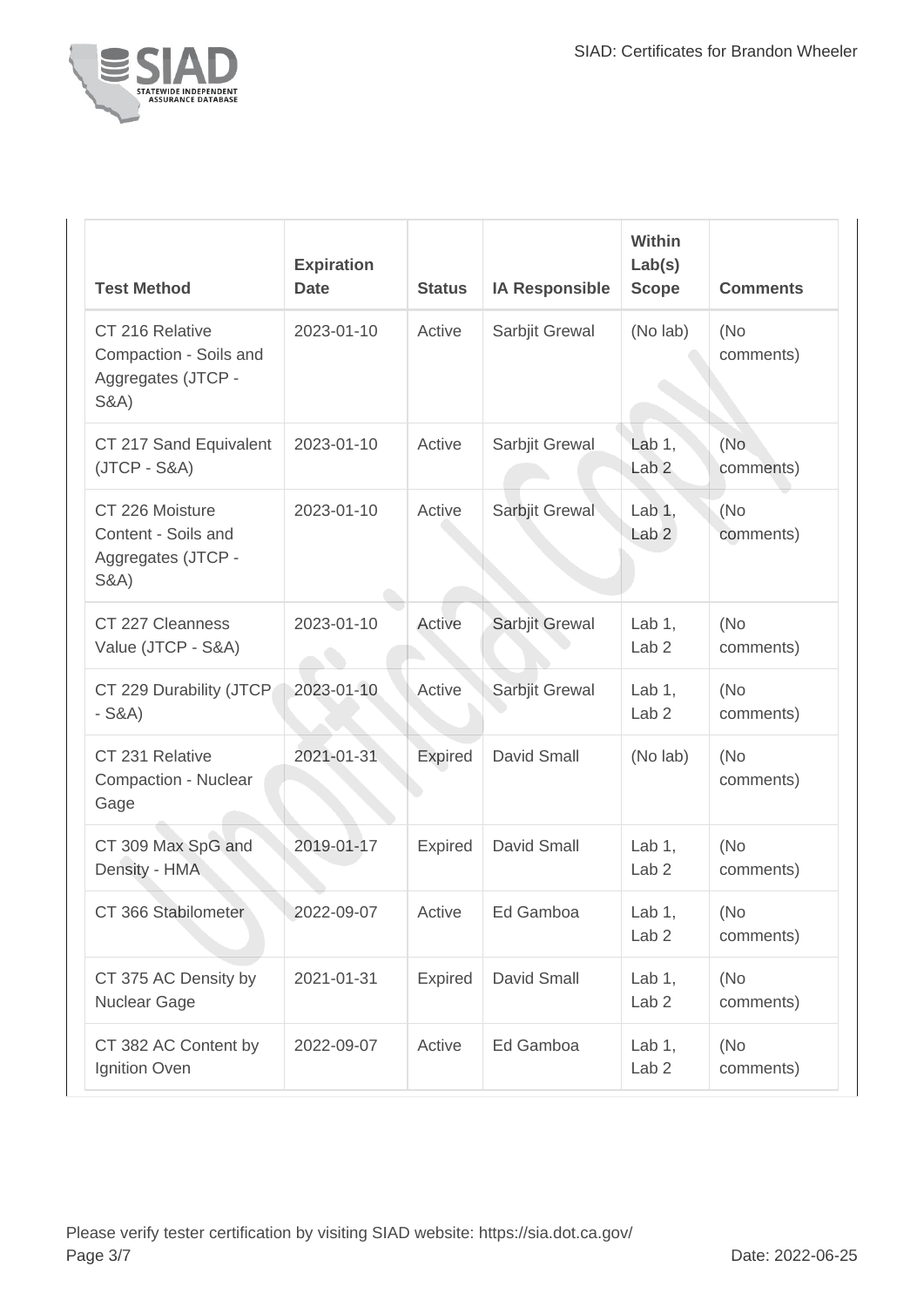

| <b>Test Method</b>                                                    | <b>Expiration</b><br><b>Date</b> | <b>Status</b>  | <b>IA Responsible</b> | Within<br>Lab(s)<br><b>Scope</b> | <b>Comments</b>   |
|-----------------------------------------------------------------------|----------------------------------|----------------|-----------------------|----------------------------------|-------------------|
| CT 389 Hamburg<br><b>Wheel-Track</b>                                  | 2022-09-07                       | Active         | Ed Gamboa             | Lab <sub>1</sub>                 | (No)<br>comments) |
| CT 504 Air Content of<br><b>PCC - Pressure Method</b><br>(JTCP - PCC) | 2017-03-24                       | Expired        | David Small           | (No lab)                         | (No<br>comments)  |
| CT 518 Unit Weight -<br>PCC (JTCP - PCC)                              | 2017-03-24                       | Expired        | <b>David Small</b>    | (No lab)                         | (No)<br>comments) |
| CT 533 Ball Penetration<br>$-$ PCC                                    | 2017-03-24                       | <b>Expired</b> | David Small           | (No lab)                         | (No)<br>comments) |
| CT 539 Sampling Fresh<br>Concrete (JTCP - PCC)                        | 2017-03-24                       | Expired        | <b>David Small</b>    | (No lab)                         | (No<br>comments)  |
| CT 540 Making<br>Cylinders - PCC (JTCP -<br>PCC)                      | 2017-03-24                       | <b>Expired</b> | David Small           | (No lab)                         | (No)<br>comments) |
| CT 543 Air Content of<br>PCC - Volumetric<br>Method (JTCP - PCC)      | 2017-03-24                       | Expired        | David Small           | (No lab)                         | (No<br>comments)  |
| CT 556 Slump - PCC<br>(JTCP - PCC)                                    | 2017-03-24                       | Expired        | David Small           | (No lab)                         | (No<br>comments)  |
| CT 557 Temperature -<br>PCC (JTCP - PCC)                              | 2017-03-24                       | Expired        | David Small           | (No lab)                         | (No<br>comments)  |

## AASHTO/ASTM Proficiencies

Total **21** items.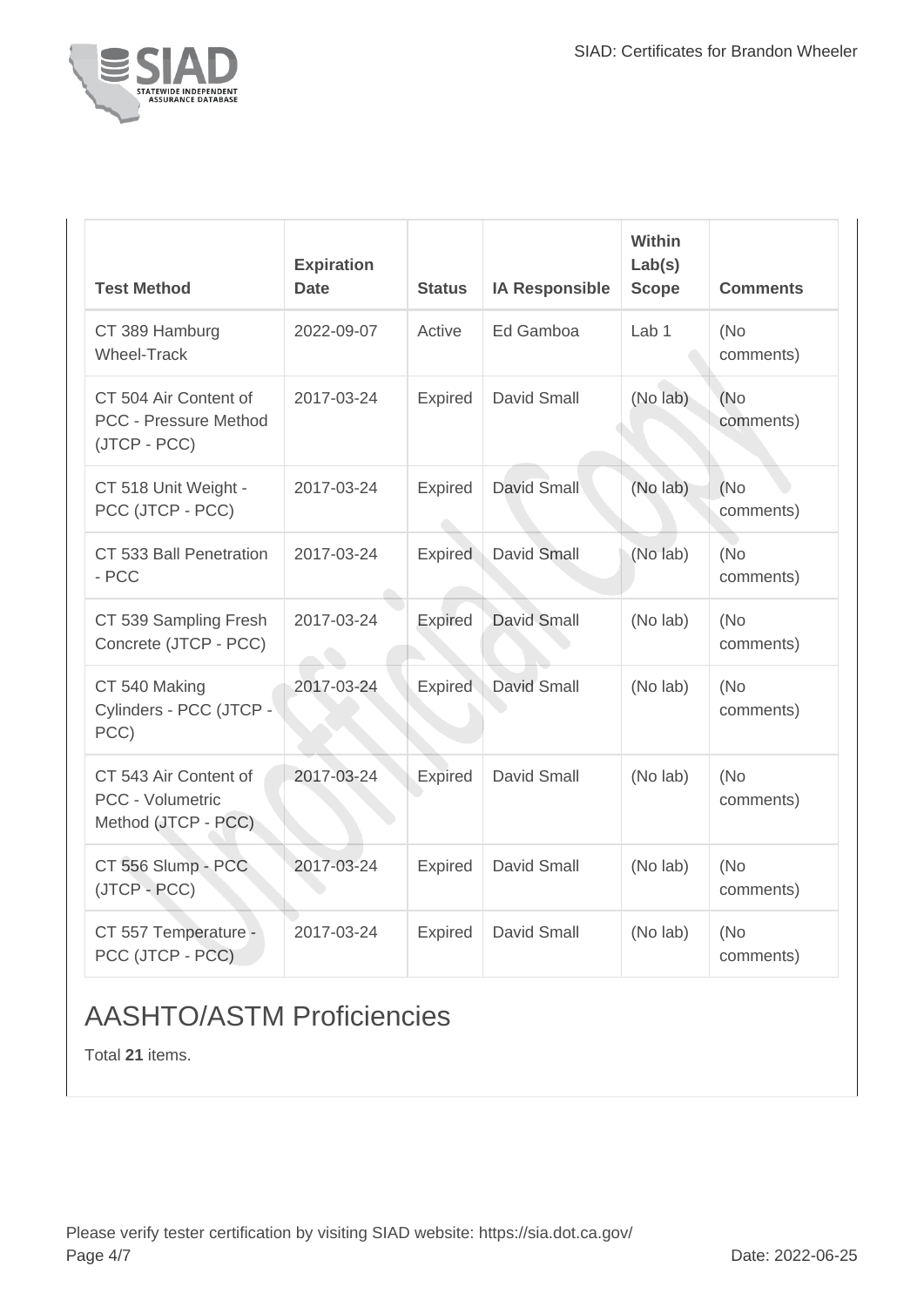

| <b>Test Method</b>                                                                    | <b>Expiration</b><br><b>Date</b> | <b>Status</b> | <b>IA Responsible</b> | <b>Within</b><br>Lab(s)<br><b>Scope</b> | <b>Comments</b>   |
|---------------------------------------------------------------------------------------|----------------------------------|---------------|-----------------------|-----------------------------------------|-------------------|
| <b>AASHTO T11 Sieve</b><br>Analysis (Washing) -<br>Fine Aggregates (JTCP<br>$-HMA I)$ | 2023-01-24                       | Active        | Sarbjit Grewal        | Lab $1,$<br>Lab <sub>2</sub>            | (No<br>comments)  |
| <b>AASHTO T27 Sieve</b><br>Analysis - Fine and<br>Coarse Aggregates<br>(JTCP - HMA I) | 2023-01-24                       | Active        | Sarbjit Grewal        | Lab $1$ ,<br>Lab <sub>2</sub>           | (No<br>comments)  |
| <b>AASHTO R47 Reducing</b><br>Samples of HMA (JTCP<br>$-HMA I)$                       | 2023-01-24                       | Active        | Sarbjit Grewal        | Lab $1,$<br>Lab <sub>2</sub>            | (No)<br>comments) |
| <b>AASHTO R76 Reducing</b><br>Samples of Agg (JTCP -<br>HMA I)                        | 2023-01-24                       | Active        | Sarbjit Grewal        | Lab $1$ ,<br>Lab <sub>2</sub>           | (No<br>comments)  |
| AASHTO T84 SpG &<br>Absorption - Fine<br>Aggregates                                   | 2022-09-07                       | Active        | Ed Gamboa             | Lab $1$ ,<br>Lab <sub>2</sub>           | (No<br>comments)  |
| AASHTO T85 SpG &<br><b>Absorption - Coarse</b><br>Aggregates                          | 2022-09-07                       | Active        | Ed Gamboa             | Lab $1$ ,<br>Lab <sub>2</sub>           | (No<br>comments)  |
| AASHTO T96 L.A.<br>Rattler                                                            | 2022-09-07                       | Active        | Ed Gamboa             | Lab $1,$<br>Lab <sub>2</sub>            | (No<br>comments)  |
| AASHTO T166 Bulk<br>SpG of Compacted<br>HMA - SSD (JTCP -<br>HMA II)                  | 2023-08-27                       | Active        | Dalton<br>LaBoskey    | Lab $1,$<br>Lab <sub>2</sub>            | (No<br>comments)  |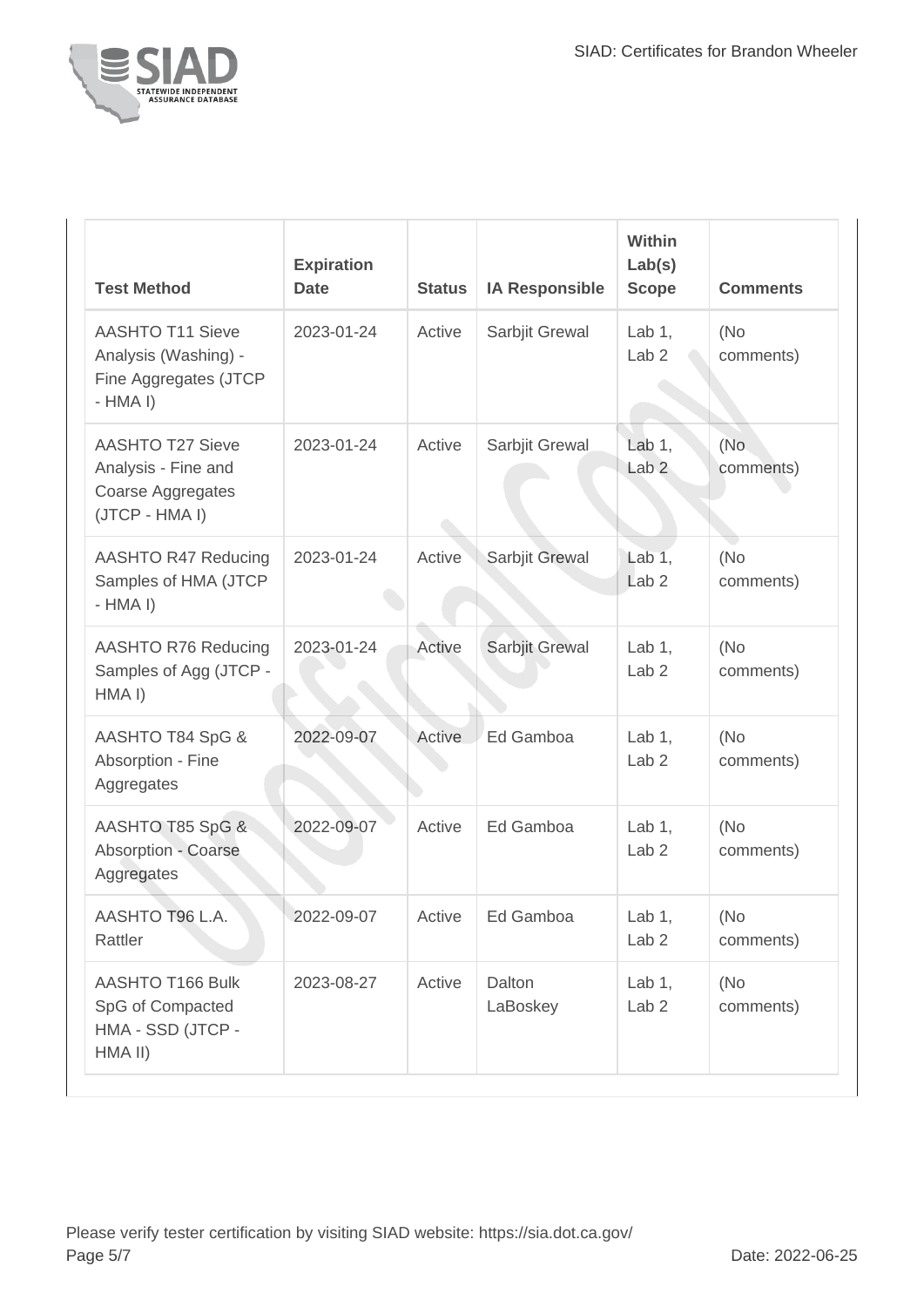

| <b>Test Method</b>                                                 | <b>Expiration</b><br><b>Date</b> | <b>Status</b> | <b>IA Responsible</b> | <b>Within</b><br>Lab(s)<br><b>Scope</b> | <b>Comments</b>  |
|--------------------------------------------------------------------|----------------------------------|---------------|-----------------------|-----------------------------------------|------------------|
| AASHTO T176 Sand<br>Equivalent (JTCP - HMA<br>$\vert$              | 2023-01-24                       | Active        | Sarbjit Grewal        | Lab $1,$<br>Lab <sub>2</sub>            | (No<br>comments) |
| AASHTO T209 Max<br>SpG and Density - HMA<br>(JTCP - HMA II)        | 2023-08-27                       | Active        | Dalton<br>LaBoskey    | Lab $1$ ,<br>Lab <sub>2</sub>           | (No<br>comments) |
| AASHTO T255<br>Evaporable Moisture<br>Content (JTCP - HMA I)       | 2023-01-24                       | Active        | Sarbjit Grewal        | Lab $1,$<br>Lab <sub>2</sub>            | (No<br>comments) |
| AASHTO T269 Percent<br>Air Voids - HMA (JTCP -<br>HMA II)          | 2023-08-27                       | Active        | Dalton<br>LaBoskey    | Lab $1,$<br>Lab <sub>2</sub>            | (No<br>comments) |
| <b>AASHTO T275 Bulk</b><br>SpG - HMA (JTCP -<br>HMA II)            | 2023-08-27                       | Active        | Dalton<br>LaBoskey    | Lab $1$ ,<br>Lab <sub>2</sub>           | (No<br>comments) |
| AASHTO T283 Moisture<br>Induced Damage (TSR)                       | 2022-09-07                       | Active        | Ed Gamboa             | Lab $1$ ,<br>Lab <sub>2</sub>           | (No<br>comments) |
| <b>AASHTO T304</b><br>Uncompacted Void -<br>Fine Aggregate         | 2022-09-07                       | Active        | Ed Gamboa             | Lab $1$ ,<br>Lab <sub>2</sub>           | (No<br>comments) |
| AASHTO T308 AC<br>Content (Ignition Oven) -<br>HMA (JTCP - HMA II) | 2023-08-27                       | Active        | Dalton<br>LaBoskey    | Lab $1,$<br>Lab <sub>2</sub>            | (No<br>comments) |
| <b>AASHTO T312 Gyratory</b><br>Compactor                           | 2022-09-07                       | Active        | Ed Gamboa             | Lab $1,$<br>Lab <sub>2</sub>            | (No<br>comments) |